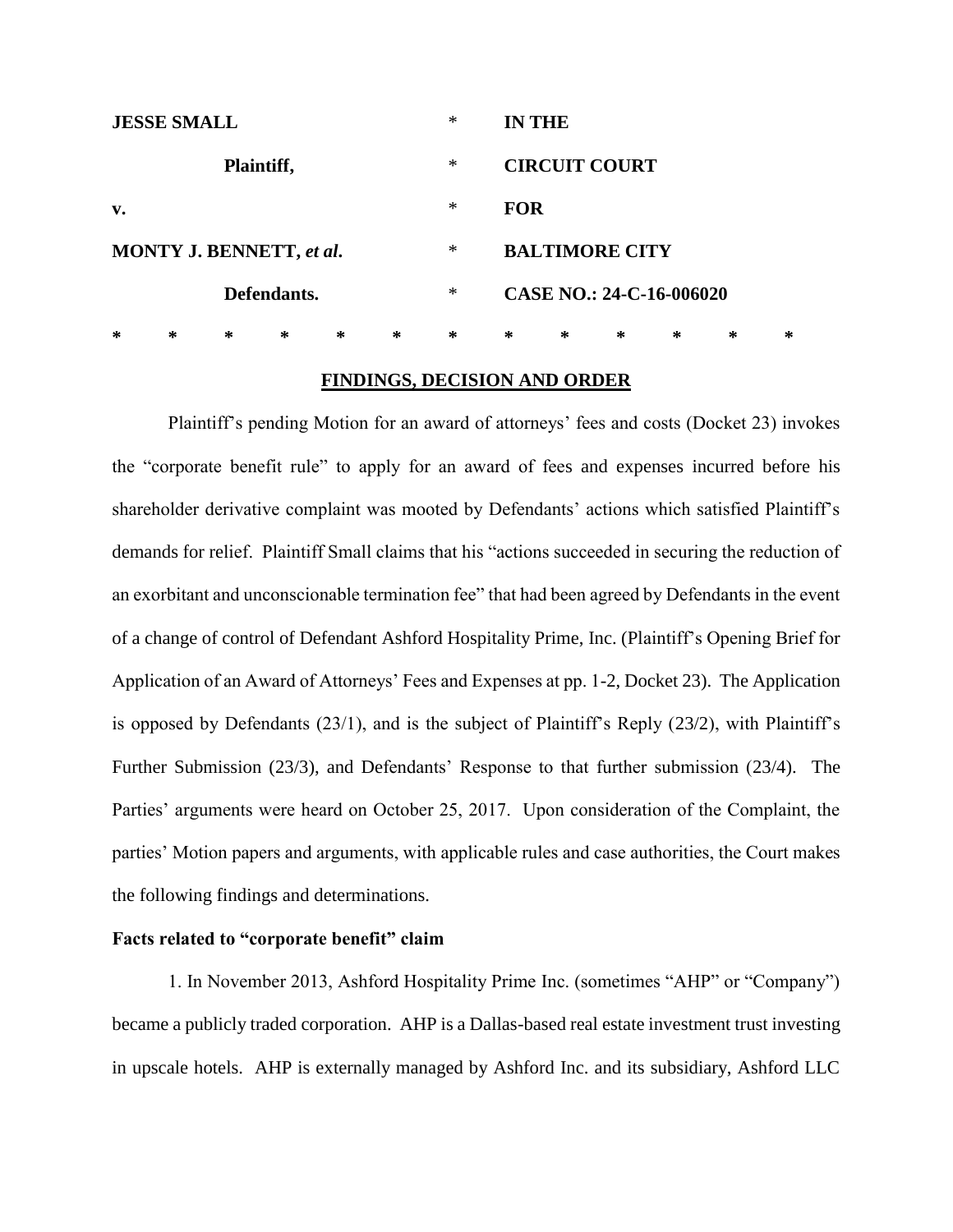(collectively "Ashford Inc." or "Advisor"). On November 19, 2013, AHP entered into an Advisory Agreement with Ashford LLC. Employees of the Advisor perform the operations of AHP which has no employees; Ashford Inc. controls the business of AHP and performs management functions.

2. On June 10, 2015, AHP and the Advisor entered into their Third Amended Advisory Agreement. As amended, the Advisory Agreement provided for calculation of a termination fee, "grossly above market rates," payable by AHP to the Advisor upon a Change of Control of AHP and if either AHP or the Advisor elected to terminate the Advisory Agreement (e.g., Complaint  $\P(62)$ .

3. On and after September 1, 2015, AHP stockholder "Sessa" criticized the termination fee as "impossible to calculate, highly variable, and potentially disproportionate." (Complaint ¶75).

4. On February 3, 2016, AHP and Ashford Inc. were among the named defendants in the Complaint of Sessa Capital (Master), L.P. ("Sessa") filed in this Maryland Court, Case No. 24-C-16-000557. Sessa, holding 8.2% of AHP stock, challenged the Third Amended Advisory Agreement and explained: if AHP shareholders were to replace Company Directors unapproved by the incumbent Directors (also named as Defendants), "Ashford could terminate the Third Amended Advisory Agreement, imposing an onerous termination fee on the Company . . . equal to approximately half of its current equity value (. . . the "Proxy Penalty")."

5. On February 25, 2016, AHP sued Sessa in federal court in Texas (3:16-cv-00527-N, N.D.Tex) and in a second suit in state court later removed to the federal court. Both parties sought injunctive relief focusing on the AHP Board's disapproval of Sessa's nominees to the Board to stand for election in a contested proxy fight. The consequent matter of calculating the termination fee upon the potential trigger was noted in AHP's Proxy filed on April 12, 2016, and in Ashford Inc.'s prayer for injunctive relief filed (in Texas state court) on April 27, 2016.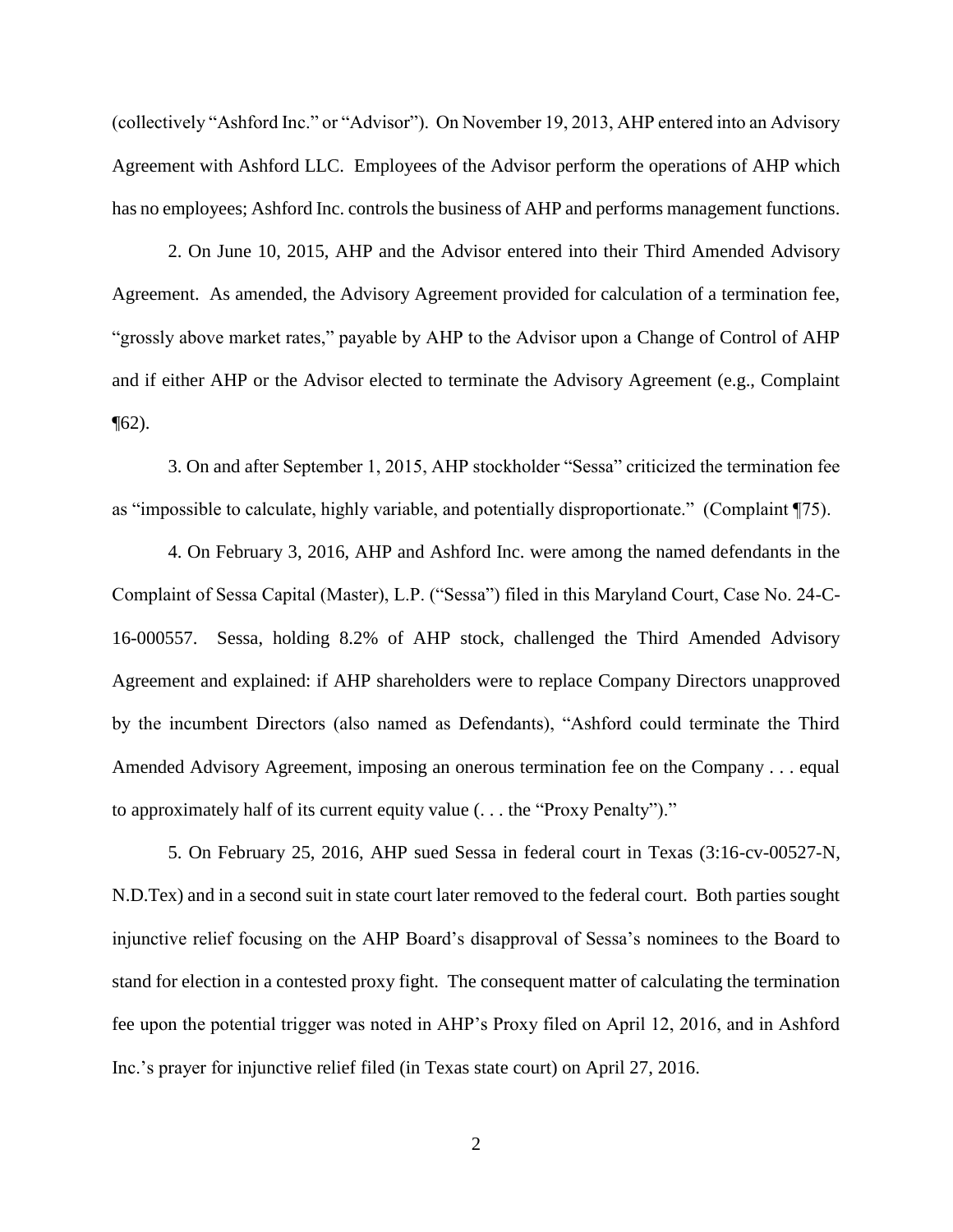6. On March 14, 2016, the Maryland Complaint by Sessa was dismissed on the parties' stipulation while the Texas cases were proceeding. In the Texas litigation, Sessa formally counterclaimed to allege AHP Board members had breached their fiduciary duties, especially for including the "Proxy Penalty" in the Third Amended Advisory Agreement (June 2015) and for failing to approve Sessa candidates for a proxy battle (annual meeting on June 10, 2016). (Those claims were dismissed, as of February 10, 2017, when Sessa could not overcome the Maryland Business Judgment Rule presumption).

7. AHP Board Minutes dated April 6, 2016, noted in pertinent part that "potential Company value enhancement initiatives" included "establishment of a termination fee committee to explore negotiating a reduction in termination fee."

8. A Company press release dated April 8, 2016, announced the close of its strategic review process that had commenced on or about August 28, 2015. (Complaint ¶¶76-77).

9. AHP Board Minutes dated April 12, 2016, described in pertinent part "a discussion regarding shareholder outreach regarding the proxy contest . . . ."

10. Small's demand letter dated April 14, 2016 (Exhibit A to Complaint) challenged "AHP's Board's actions in connection with the Advisory Agreement with Ashford LLC, along with the Board's actions in response to Sessa's proxy contest, [as constituting] breaches of the Board's fiduciary duties." Small acknowledged that Sessa had taken "aim at AHP's Advisory Agreement with its 'external' advisor Ashford LLC . . . ." Small reviewed the Third Amended Advisory Agreement especially to complain of the "size of the termination fee . . . as a tremendous hurdle" to the Company's just concluded strategic review. Small's principal demand was that the "Board must seek to renegotiate the termination fee with Ashford LLC," while also seeking Board approval of Sessa's Board nominees so as not to trigger the termination fee. Small's letter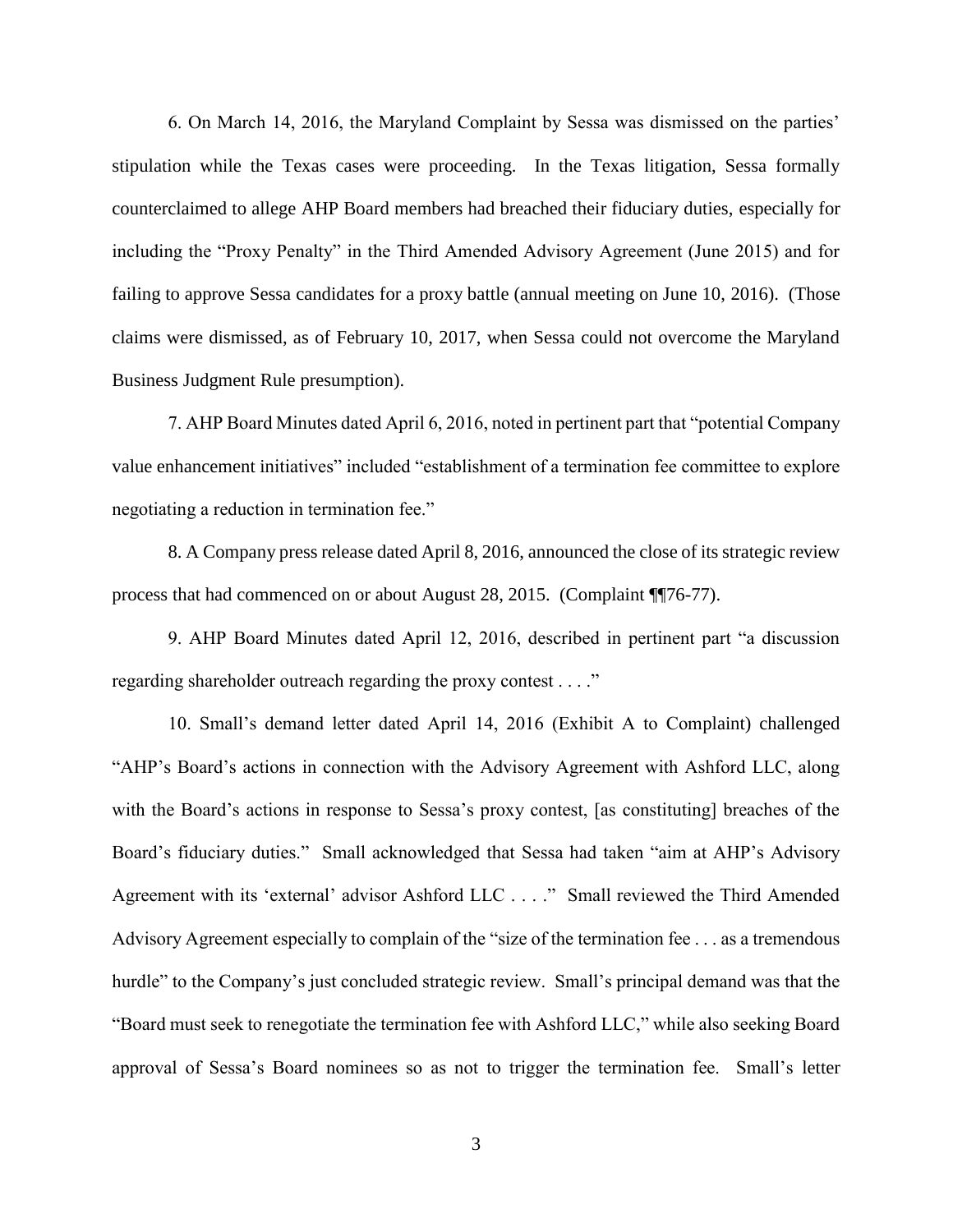acknowledged that AHP would be obliged to investigate his claims, then respond with a determination whether to prosecute potential claims.

11. Small's letters, subsequent to his initial demand, included his May 9, 2016 request for AHP's response in advance of the annual meeting scheduled for June 10, 2016. (Exhibit to Complaint). AHP acknowledged Small's successive letters and reported on the status of Board consideration, review by outside counsel, and ongoing investigation (e.g., letters of April 19, June 22, September 15, October 25, 2016, Exhibits to Complaint). Small's letters dated September 9, 2016 and October 17, 2016 reported that he considered his Demand as having been refused.

12. On May 20, 2016, U.S. District Judge David C. Godbey (N.D.Tex.) granted AHP's motion for preliminary injunction and denied Sessa's motion; Maryland's Business Judgment Rule was applied to reject Sessa's challenge of AHP Board disapproval of Sessa Nominees to stand for election in a contested proxy fight.

13. In May and June 2016, stockholders meeting with AHP Independent Directors expressed, in pertinent part, that "the termination fee payable under the Existing Advisory Agreement is high." (SEC Schedule 14A, Definitive Proxy Statement, April 28, 2017, at p. 54).

14. On June 1, 2016, Company Independent Directors reported that they "wished to begin negotiations with the advisor's independent directors to amend certain provisions of the Existing Advisory Agreement [including] a reduced termination fee, elimination of the incumbent board turnover trigger for a change of control . . . ." (Definitive Proxy Statement, April 28, 2017, at pp. 54-55).

15. Small's letter dated June 15, 2016 (Exhibit to Complaint) described his demand as requiring "renegotiation of the termination fee owing to the advisor . . . in light of the Weisman Group's recent offer to purchase AHP."

4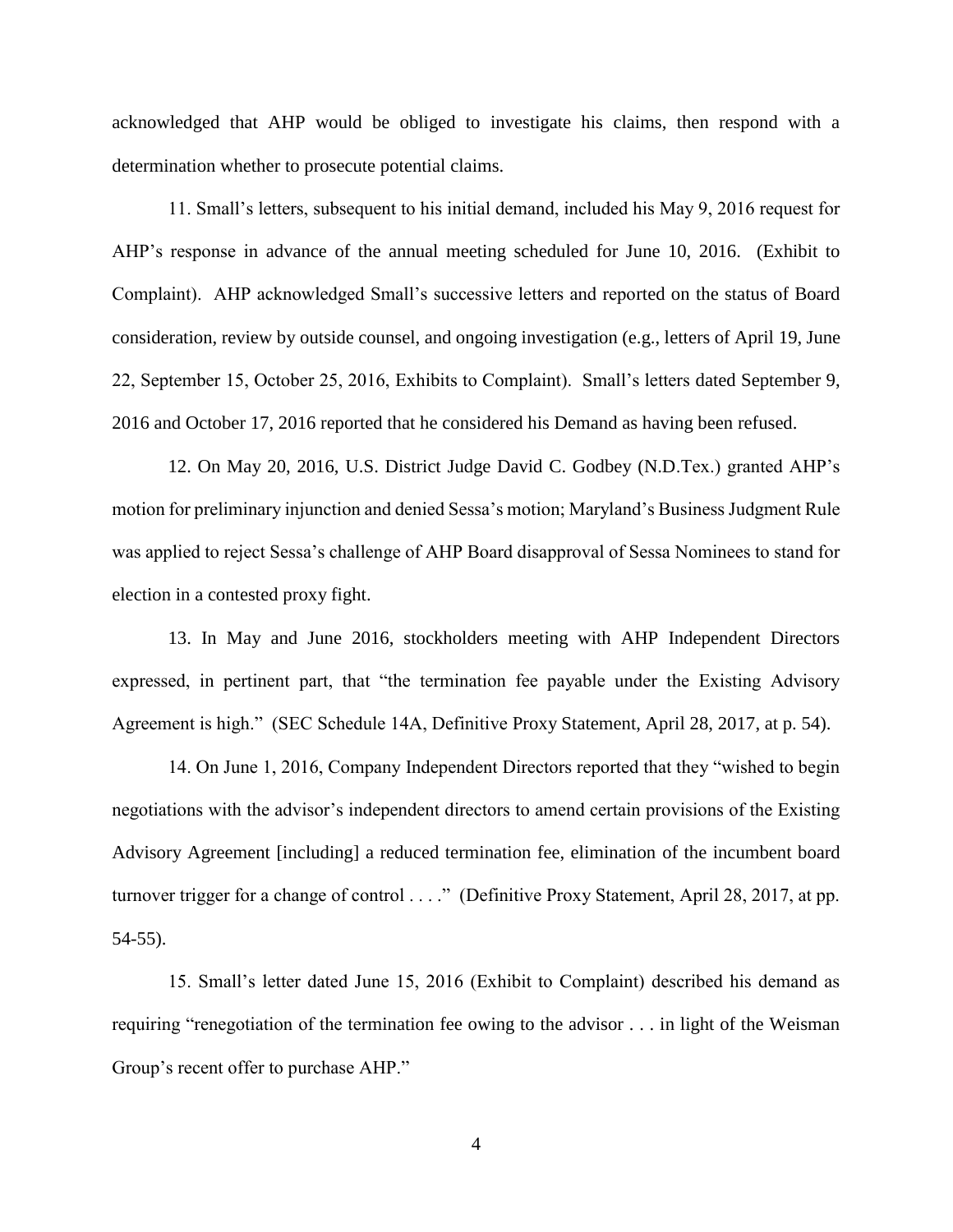16. On June 7, 2016, the Weisman Group, an investment firm and 5.2% stockholder of the Company, had made an unsolicited takeover offer. (Complaint ¶81). Throughout June and July 2016, exchanges between the AHP Board and the Weisman Group included attention to the calculation, import, and impact of the termination fee. (Complaint ¶¶82-87).

17. In July 2016, Company Independent Directors and Advisor Independent Directors identified issues for discussion by special committees then being formed; such issues included reduction of the termination fee. (Definitive Proxy Statement at pp. 55-56).

18. Beginning in late September 2016, draft revisions of the Existing Advisory Agreement were circulated between the AHP Special Committee and the Advisor Special Committee. During succeeding months, discussions and drafts of the Amended Advisory Agreement were undertaken "with particular focus on the termination fee." (Definitive Proxy Statement at pp. 56-57).

19. By letter dated October 25, 2016, AHP responded to Small's correspondence, specifically cited the Board's compliance with the instruction of *Shenker v. Laureate Educ., Inc.*, 411 Md. 317 (2009), reported on the Board's investigation of matters raised by Small, informed of the engagement of outside counsel to investigate and report at the Board's December 6, 2016 meeting, and referred to the nature and circumstances of the Sessa claims and litigation.

20. On November 16, 2016, Small filed a shareholder derivative Complaint in this case, naming the same AHP, Advisor, and director defendants as in Sessa's earlier Maryland Complaint, complaining of fiduciary breaches and focusing on the "unconscionable" termination fee upon change of control redefined by the Third Amended Advisory Agreement. The Complaint noted, *inter alia*, that an August 28, 2015 announcement of a strategic review by AHP independent directors, to explore alternative corporate strategies, was followed by Sessa's September 1, 2015 letter to AHP's Board, criticizing the termination fee. (Complaint ¶¶75-76).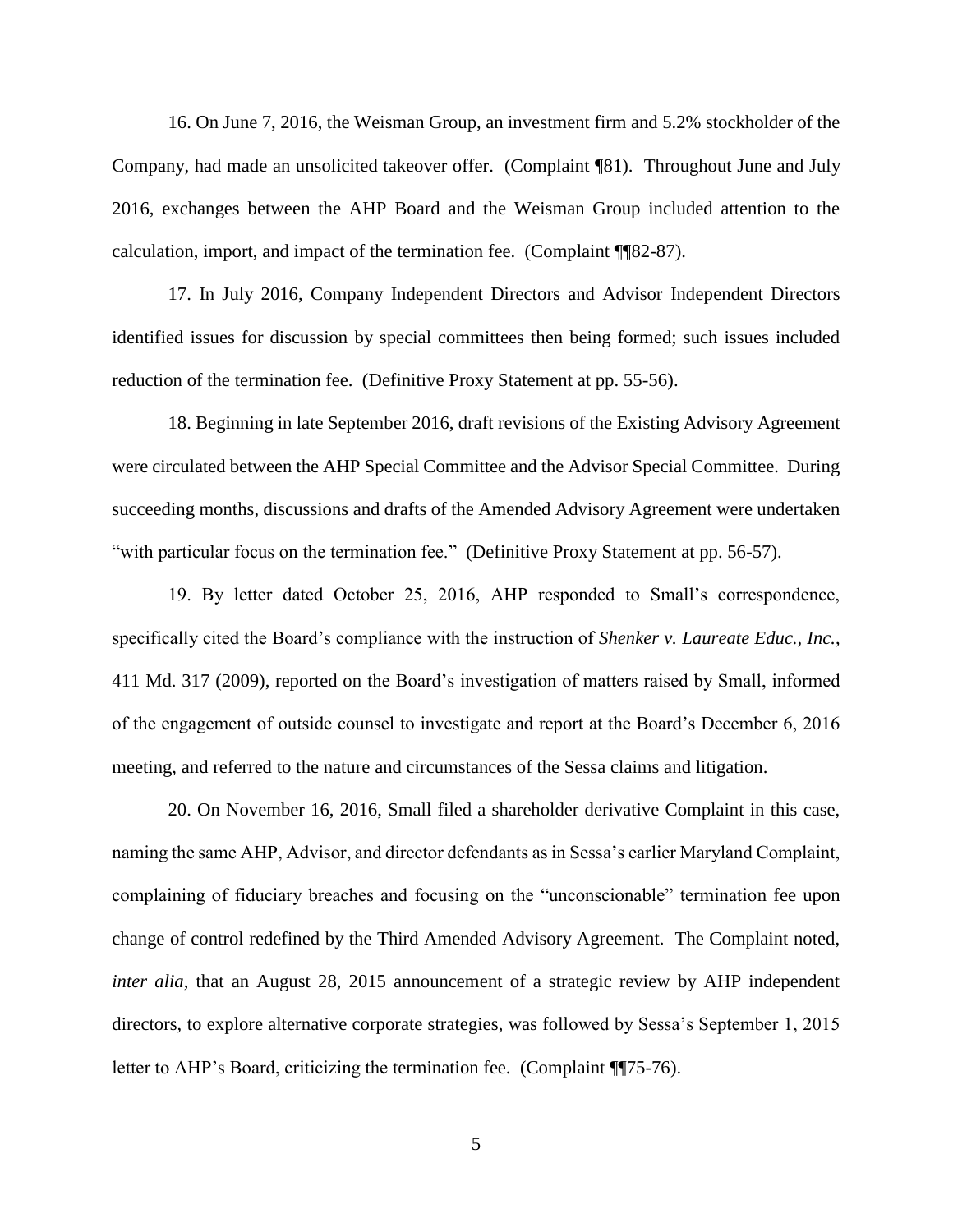21. Material issues unresolved between the AHP Special Committee and Advisor Special Committee as of early December 2016 included the amount of the termination fee. (Definitive Proxy Statement at pp. 57-58). Negotiations continued in December 2016 and January 2017.

22. On January 24, 2017, the "final version of the Amended Advisory Agreement was . . . approved by the Company Independent Directors" for the Company Board. (Definitive Proxy Statement at p. 58). The Fourth Amended Advisory Agreement was recommended and approved to address a number of concerns expressed by Company stockholders, especially "reducing the size of the termination fee." (Definitive Proxy Statement at p. 58).

23. On March 24, 2017, Director Defendants, AHP, and Advisor filed Motions to Dismiss Small's Complaint. Defendants contested personal jurisdiction and challenged Small's failure to abide AHP's investigation and anticipated response to his demands. Substantively, Defendants urged that Small was unable to overcome the presumption of the Business Judgment Rule, while noting that Small had not discussed or described the particular circumstances of contracting the Third Amended Advisory Agreement that reflected any fiduciary breach in June 2015. Small did not respond to the dismissal Motions or take any action in this litigation before entering into a Stipulation of Voluntary Dismissal of his Complaint, (Docket 21, filed July 18, 2017) which was Ordered (Docket 21/1) on July 27, 2017.

24. On June 9, 2017, at the Company's 2017 annual stockholders meeting, stockholders approved the amended and restated advisory agreement addressing revisions to the calculation of the termination fee and changes to termination fee triggers. Stockholder approval of the Fourth Amended Advisory Agreement, accomplishing reduction of the termination fee and revision of change of control triggers, served to moot the Small Complaint.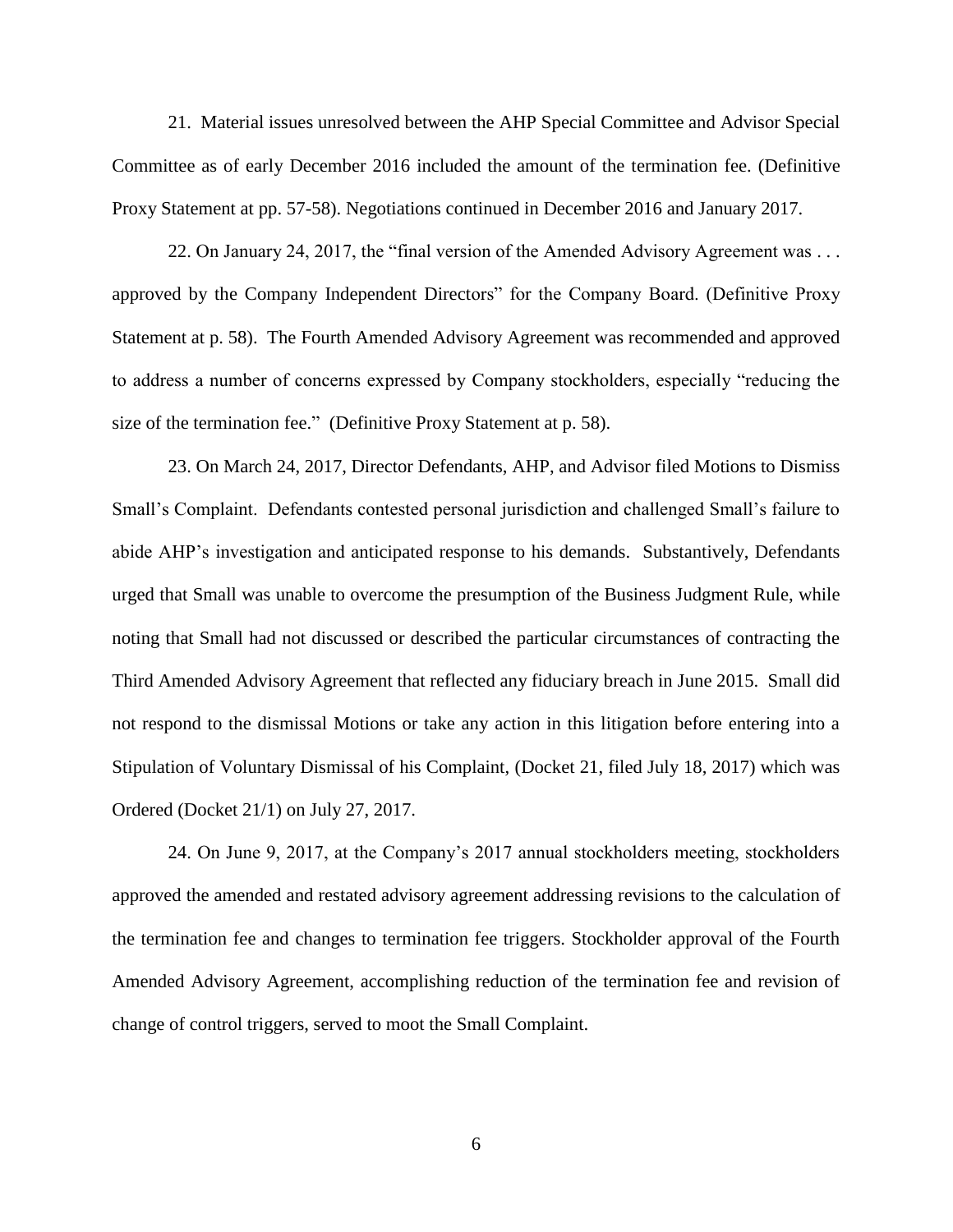## **Authorities, analysis pertinent to "corporate benefit" claim**

25. Small now argues that AHP stockholders realized a substantial, valuable benefit with the Fourth Amended Advisory Agreement's revised termination fee trigger and calculation provisions; accordingly, Small should be entitled to an allowance for attorneys' fees and expenses despite the American Rule that litigants generally bear their own fees. See *In re First Interstate Bancorp.*, 756 A.2d 353 (Del. Ch.1999); *Tandycrafts, Inc. v. Initio Partners*, 562 A.2d 1162 (Del. 1966).

26. The standard for a court's discretionary fees award upon applying the corporate benefit doctrine requires Plaintiff to demonstrate that: (a) his lawsuit was meritorious when filed; (b) the action to benefit the corporation was taken by Defendants before judicial resolution was achieved; and (c) the corporate benefit was causally related to the lawsuit. *Wittman v. Crooke*, 120 Md. App. 369, 379 (1998); *United Vanguard Fund, Inc. v. TakeCare, Inc.,* 693 A.2d 1076, 1079 (Del.1997). "A presumption of causation arises by chronology; that is, where claims against a defendant are mooted while litigation is pending, the actions mooting the claims are presumed to have resulted from the litigation." *Dexter v. Zais Financial Corp.*, 2016 Md.Cir.Ct. LEXIS 11, \*9, citing *In re Riverbed Technology, Inc., Stockholders Litigation,* 2015 Del. Ch. LEXIS 241, 2015 WL 5458041, \*7 (Del. Ch. 2015).

27. Whether Small's claim is to be considered meritorious depends on whether the Complaint might have withstood the Defendants' Motions to Dismiss. *Wittman*, 120 Md. App at 379. That analysis was deferred by Plaintiff's counsel on successive postponements to respond to the dismissal motion, then by voluntary dismissal of the Complaint. Small's ability to withstand judicial analysis of the dismissal Motions might have proved problematic.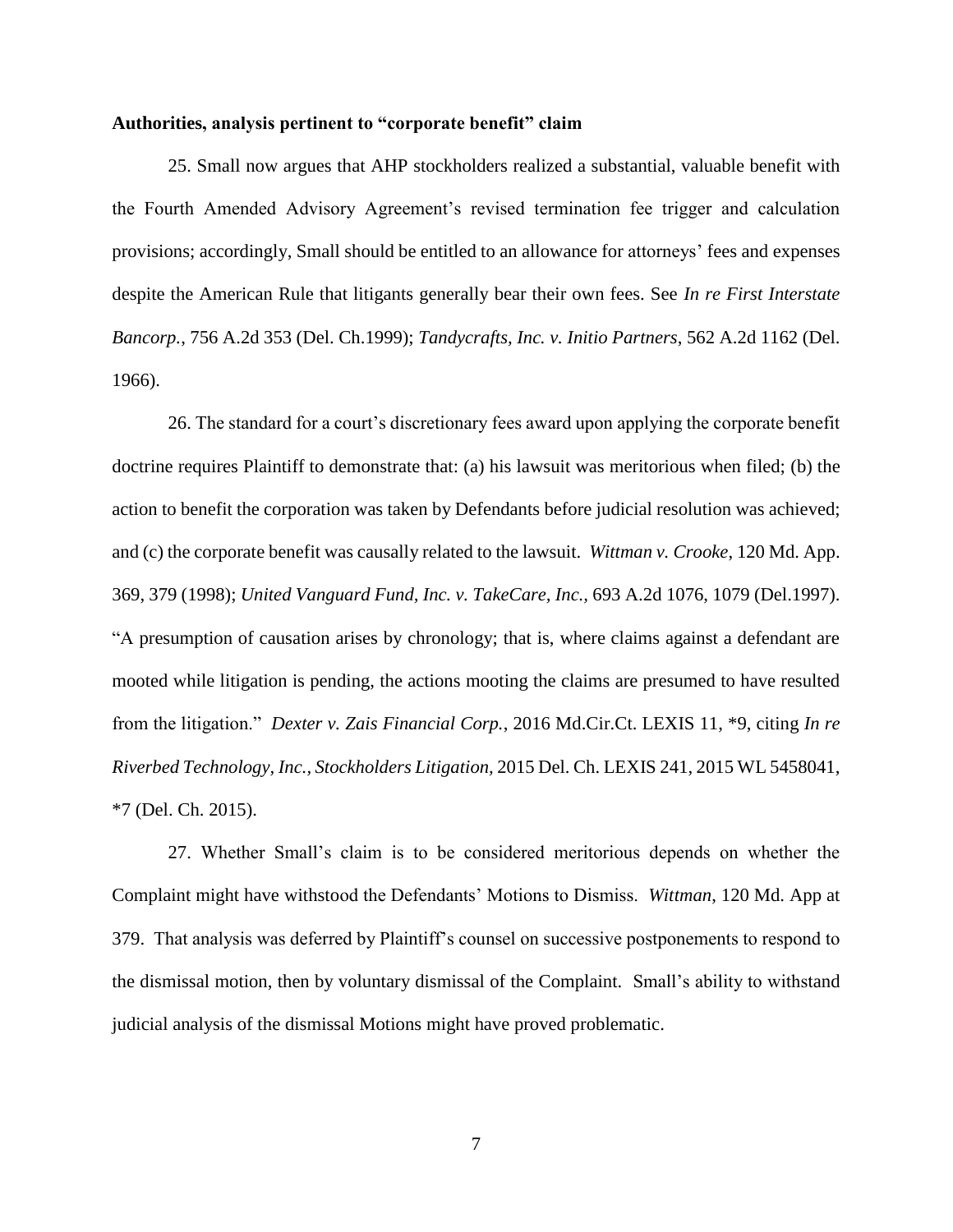28. Small's Complaint did not specify how the AHP Board acted outside of sound business judgment upon committing to the Third Amended Advisory Agreement in June 2015. The Board had authority to contract for the management of its business and was presumed to have made good faith, informed business decisions. Absent Small's response to the dismissal motions, this Court was not advised of contemporaneous facts suggesting that the corporate directors did not act in accordance with the Business Judgment Rule or in some manner sufficient to overcome the presumption. Md. Code Ann. Corps & Ass'ns § 2-405.1; e.g., *Oliveira v. Sugarman,* 451 Md. 208, 221-22 (2017).

29. Nor does Small's Complaint appear to articulate how the AHP Board was afforded adequate opportunity to fulfill its responsibility to investigate his demand in April 2016, that he "afford[ed] the directors an opportunity to exercise their reasonable business judgment and waive a legal right vested in the corporation in the belief that its best interests will be promoted by not insisting on such right." *Oliveira*, 451 Md. at 223, quoting *Kamen v. Kemper Financial Services, Inc.,* 111 S. Ct. 1711 (1991). Absent Small's response to the dismissal motions, the chronology of events, communications, and circumstances appears to reflect the AHP Board's orderly plan to address Small's demand(s), to investigate the demand, to secure assistance of outside counsel, and to recommend a course of action to the Board.

30. Upon close review of the listed chronology of events and contentions, it is clear that the Special Committees' negotiations (fourth quarter 2016), Board approval (January 2017), and shareholder vote (June 2017) in favor of the Fourth Amended Advisory Agreement, were not causally related to the Small lawsuit—or Small's demand letters preceding and threatening his lawsuit. The process of interested shareholders citing concerns to AHP and Advisor, exchanging demands, proposals, contract drafts, and corporate approvals, was well underway before Small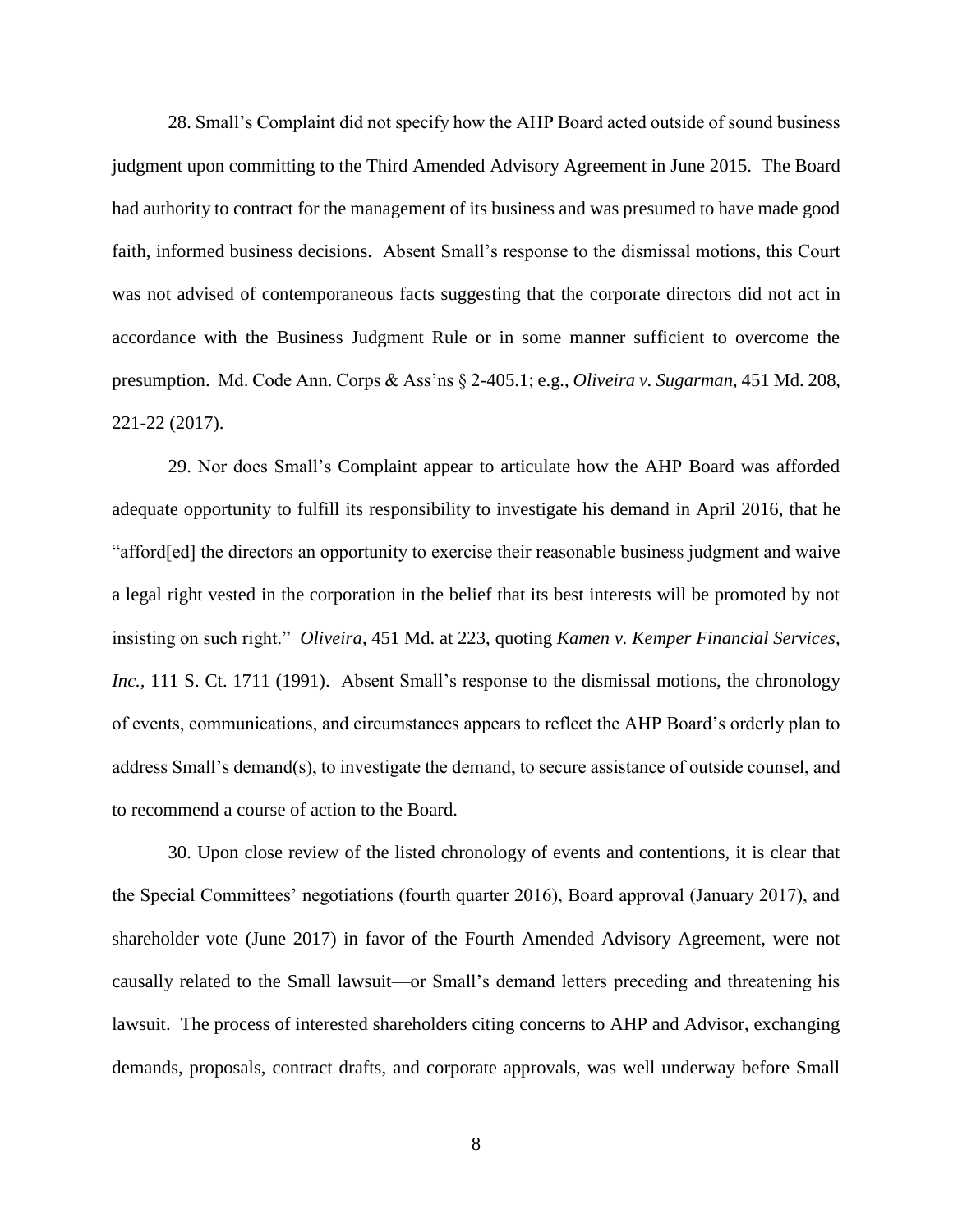initiated his copycat demand and litigation. The Complaint of Jesse Small followed a number of events and shareholder challenges already addressing the potential termination fee if triggered by a Company Change of Control defined by the Third Amended Advisory Agreement between AHP and Ashford Inc.

31. The Sessa Complaint filed in this Court on February 3, 2016 (Case No. 24-C-16- 000557), provides stark example. The Complaint named Defendants Ashford Inc., Ashford Hospitality Advisors LLC, and Ashford Hospitality Prime, Inc., together with seven AHP Directors. Holding 8.2% of AHP stock, Sessa challenged the actions of the Director Defendants that 'potentially penalize' the Company by requiring payment of half the Company's value to Ashford Inc. if a majority of new Directors were elected. ¶1. Sessa's Complaint criticized the Third Amended Advisory Agreement for its consequent termination fee, the "Proxy Penalty," if shareholders replaced Directors unapproved by the incumbent Director Defendants. ¶3. Sessa focused attention on the Advisory Agreement's calculation and import of the "Proxy Penalty". E.g., ¶¶26, 30, 31, 35. Count I of the Complaint alleged Defendants' fiduciary breaches by "Inclusion of Proxy Penalty in Third Amended and Restated Advisory Agreement". ¶¶49-54.

32. AHP, in turn, sued Sessa in Texas. The preliminary injunction issues necessarily focused on Sessa's advance of candidates for the Board, and the AHP Board decisions to disapprove those Sessa nominees to stand for election in a contested proxy fight at the upcoming annual meeting (June 10, 2016). Applying Maryland's Business Judgment Rule to the Board's decisions, federal Judge Godbey denied Sessa's challenges that AHP had acted to reject the Sessa candidates in bad faith. That opinion and Order granted AHP's Motion and did not refer directly to terms in the Advisory Agreement. Nevertheless, the consequence of the termination fee trigger was noted, contemporaneously, in AHP's Proxy filed April 12, 2016, and in the Advisor's prayer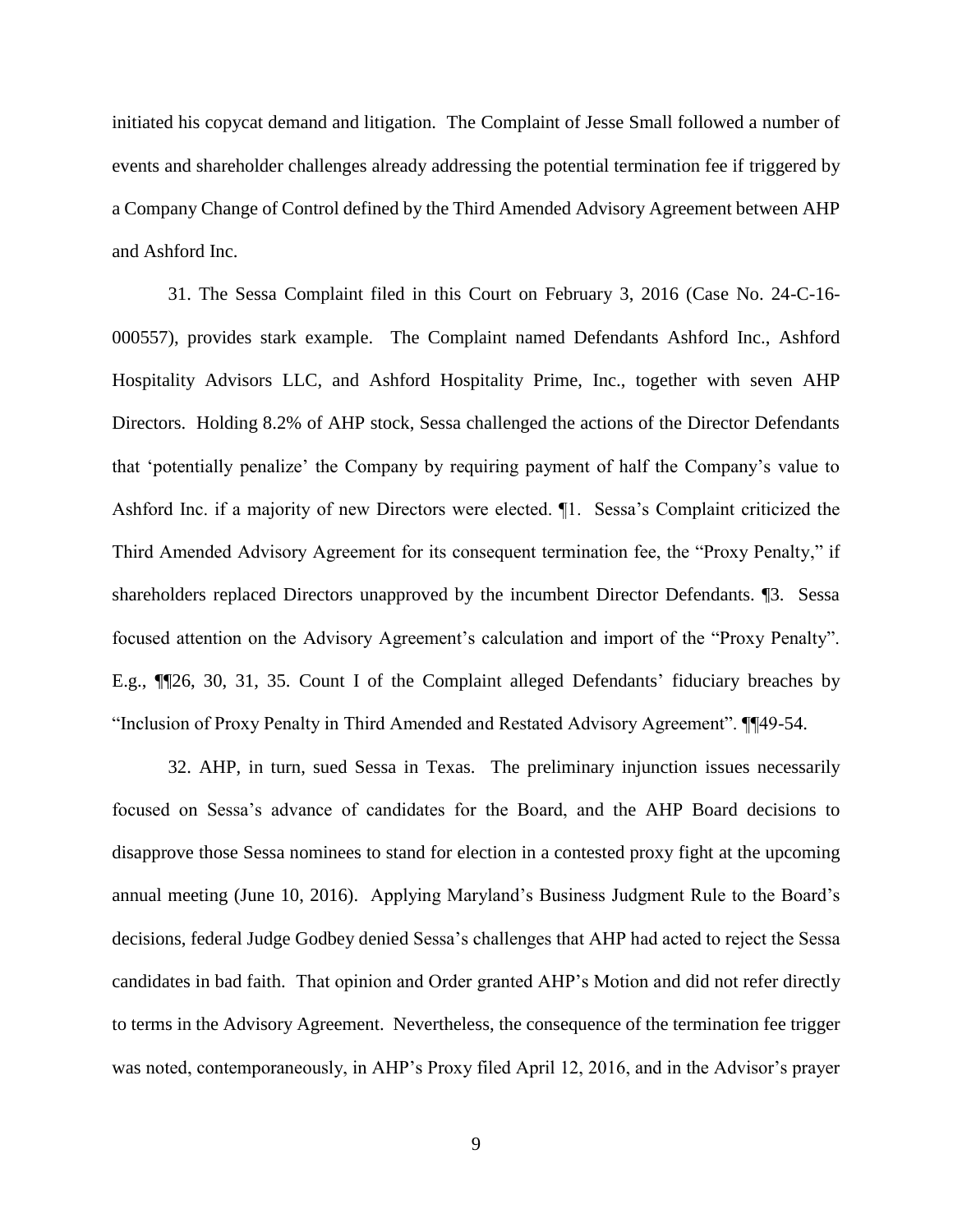for injunctive relief filed in the Texas state court action on April 27, 2016 (see Small's Complaint  $\P(62)$ .

33. Small's Complaint, filed months later on November 16, 2016, named the same corporate and Director Defendants. <sup>1</sup> Small's Complaint broadly described his unsatisfied demand that Board action be taken against Director Defendants "for breach of fiduciary duty in relation to their negotiation and approval of the termination fee associated with an advisory agreement." (First, unnumbered Paragraph). Plaintiff Small described the June 10, 2015 Third Amended Advisory Agreement and the "unconscionable" Termination Fee upon a change of control redefined by that amended agreement. ¶¶4-5. Plaintiff Small acknowledged that "Sessa urged the Company to renegotiate the Termination Fee with the Advisor," but narrowly characterized Sessa's "escalating exchanges" and "four coordinated lawsuits [as] related to AHP's efforts to prevent Sessa from allowing its nominees to stand for election to the Board." ¶6; *see also* ¶¶75- 77. Small focused, instead, on criticism and potential consequence of the June 10, 2015 "Company Change of Control," Termination Fee, and termination provisions of the Third Amended Advisory Agreement." ¶59-63. Plaintiff Small condemned the Defendants' actions to effect the June 2015 amendments as "gross negligence" and "ruinous to AHP" if the Termination Fee had been triggered, all in breach of Defendants' fiduciary duties. ¶¶97-101. Count I of the Complaint alleged the breach of fiduciary duties by Director Defendants, especially by "approving and failing to modify the terms of the . . . unconscionable Advisory Agreement and failing to renegotiate the grossly disproportionate Termination Fee." ¶¶131-138. Small's Complaint clearly followed Sessa's lead to challenge the "Proxy Penalty."

 $\overline{a}$ 

<sup>1</sup> Plaintiff's Complaint added two individual officer Defendants to the seven Directors named by Sessa.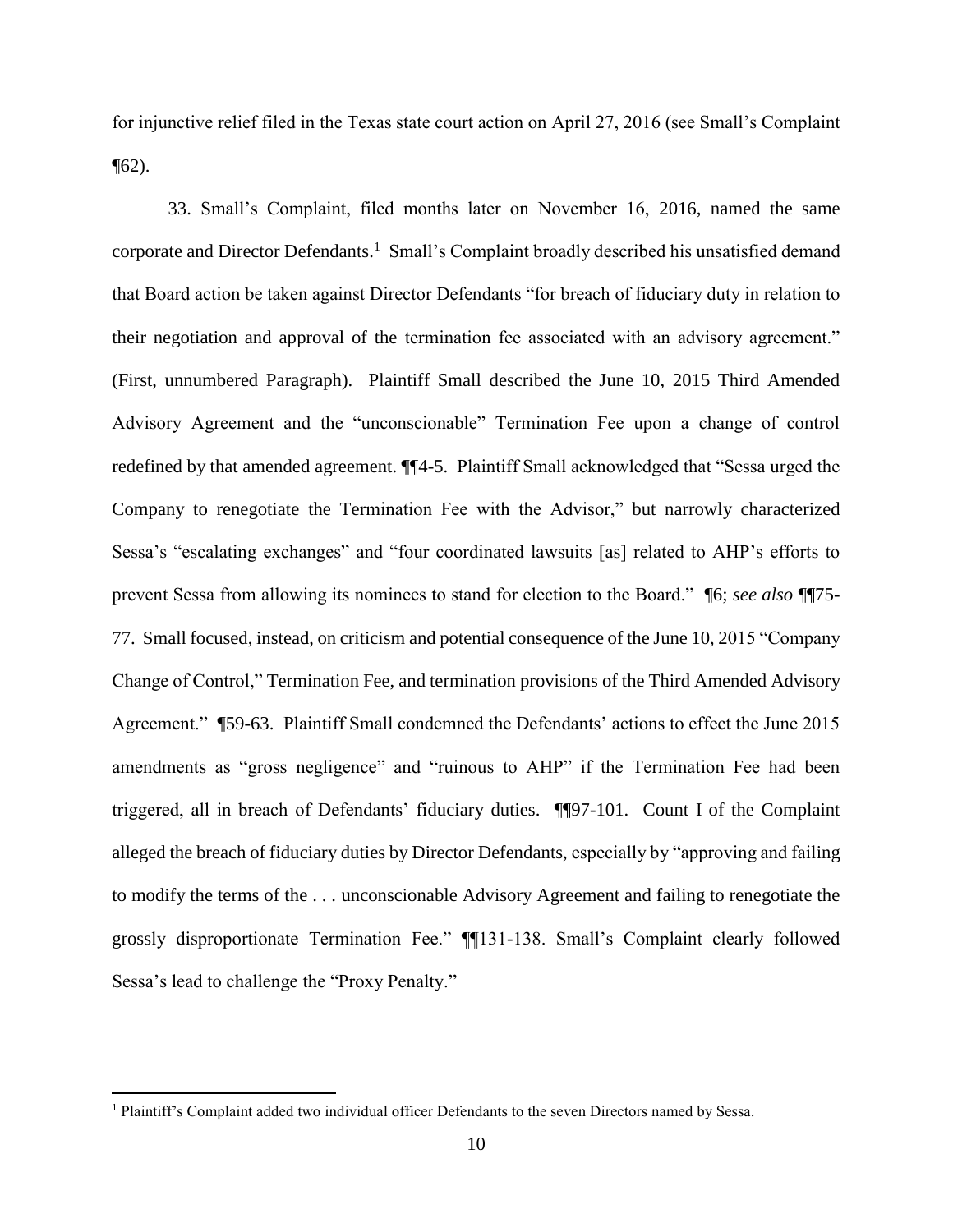34. Nor was Small's Complaint, as of November 16, 2016, a causal link to the creation and negotiations by the AHP Special Committee with the Advisor Special Committee, extending from June 2016 into January 2017. The fulcrum for that process was the original Sessa demand in September 2015, with its March 2016 Complaint in Maryland and ensuing litigation in Texas while Sessa pushed for a proxy fight before the June 2016 Annual Meeting. The January 24, 2017 AHP Board approval of the Fourth Amended Advisory Agreement (and later stockholder approval), was not causally related to Plaintiff's Complaint or prospect of litigation. The fact of Small's demand, then Complaint and prospect of litigation yielded no corporate benefit.

35. Nor did Plaintiff Small support his application for attorneys' fees by satisfying the "Sugarland" factors addressed in Delaware cases,<sup>2</sup> or the instructions of Maryland Rule 2-703. Plaintiff does not quantify the corporate benefit or results achieved in relation to counsel's demand for \$565,000 in fees. Small does not explain whether or how counsel necessarily expended 'substantial effort' to pursue complex litigation, especially as his Complaint appeared to rely, in substantial part, on Sessa's litigation. Small eventually submitted certain time records of counsel, but which did not resolve the vagueness of counsel's demand calculations or the disparity with an apparent record of 680 hours engaged on the matter over a four year period. Post-hearing, on November 14, 2017, Plaintiff Small filed a Further Submission (23/3) in support of his application for an award of attorneys' fees and expenses. Plaintiff made his submission for the purpose of "correct[ing] any misunderstanding that may have arisen during the hearing." Plaintiff included

 $\overline{a}$ 

<sup>&</sup>lt;sup>2</sup> Absent controlling Maryland authorities, this Court typically looks on decisions of the Delaware Court of Chancery as persuasive authority in corporate law. See., e.g., *Shenker v. Laureate Education, Inc*., 411 Md. 317, 338n.14 (2009); *Werbowsky v, Collomb,* 362 Md. 581 (2001). Should there be sufficient benefit to justify an award of attorneys' fees, the amount of any award is informed by the "Sugarland factors," which are: (1) the results achieved by counsel; (2) the amount of time and effort applied to a case by counsel for plaintiff; (3) the relative complexities of the litigation; (4) the skills applied to their resolution by counsel; (5) any contingency factor; and (6) the standing and ability of petitioning counsel. *Dexter v. Zais Fin. Corp.*, 2016 Md. Cir. Ct. LEXIS 11, citing *Sugarland Industries, Inc. v. Thomas*, 420 A.2d 142 (Del. 1980).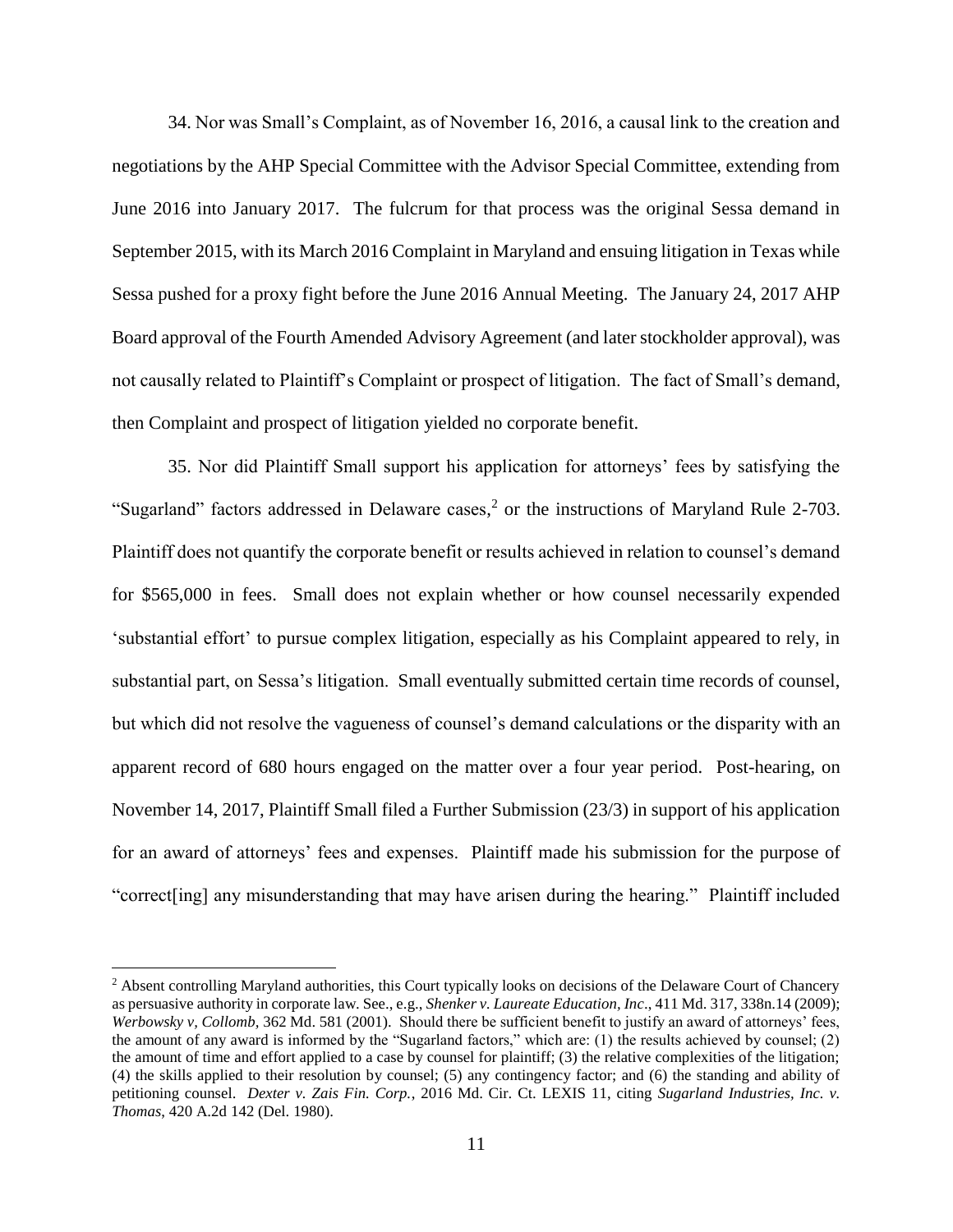time records to support his application for attorneys' fees and expenses upon claiming credit for the Fourth Amended Advisory Agreement and reduction of the Termination Fee.<sup>3</sup>

36. Maryland Rule 2-703 informs this Court's discretion and determination whether a fees award should be made if the findings of the court on the underlying cause permit but do not require an award of attorneys' fees. If the court determines that a permitted award should be made, the court shall apply the standards set out in subsection (f)(3) of the Rule and determine the amount of the award. Md. Rule  $2-703(f)(2)$ . The court shall consider, with respect to the claims for which fee-shifting is permissible: (A) the time and labor required; (B) the novelty and difficulty of the questions; (C) the skill required to perform the legal service properly; (D) whether acceptance of the case precluded other employment by the attorney; (E) the customary fee for similar legal services; (F) whether the fee is fixed or contingent; (G) any time limitations imposed by the client or the circumstances; (H) the amount involved and the results obtained; (I) the experience, reputation, and ability of the attorneys; (J) the undesirability of the case; (K) the nature and length of the professional relationship with the client; and (L) awards in similar cases. Md. Rule 2-  $703(f)(3)$ .

37. Even if this Court had identified a corporate benefit following from Plaintiff's litigation, Plaintiff's application did not support a determination of fees based on the factors set out in Rule 2-703(f)(3). Plaintiff did not specifically address the time and labor required by counsel focusing on termination fee issues, or the novelty or any difficulty of the issues presented, or legal skills required, or customary fees for such legal services, or any contingent fee agreement, or any limiting circumstances, or the experience and ability of counsel. See also, *Boeing Co. v. Spirit Aerosystems, Inc.* 2017 Del. Super. LEXIS 630 (Super. Ct.) Plaintiff does not explain the

 $\overline{a}$ 

<sup>&</sup>lt;sup>3</sup> On November 20, 2017, Defendants attached a transcript of this Court's October 24, 2017 hearing as an Exhibit (29) to support their Response to Plaintiff's Further Submission (23/4).